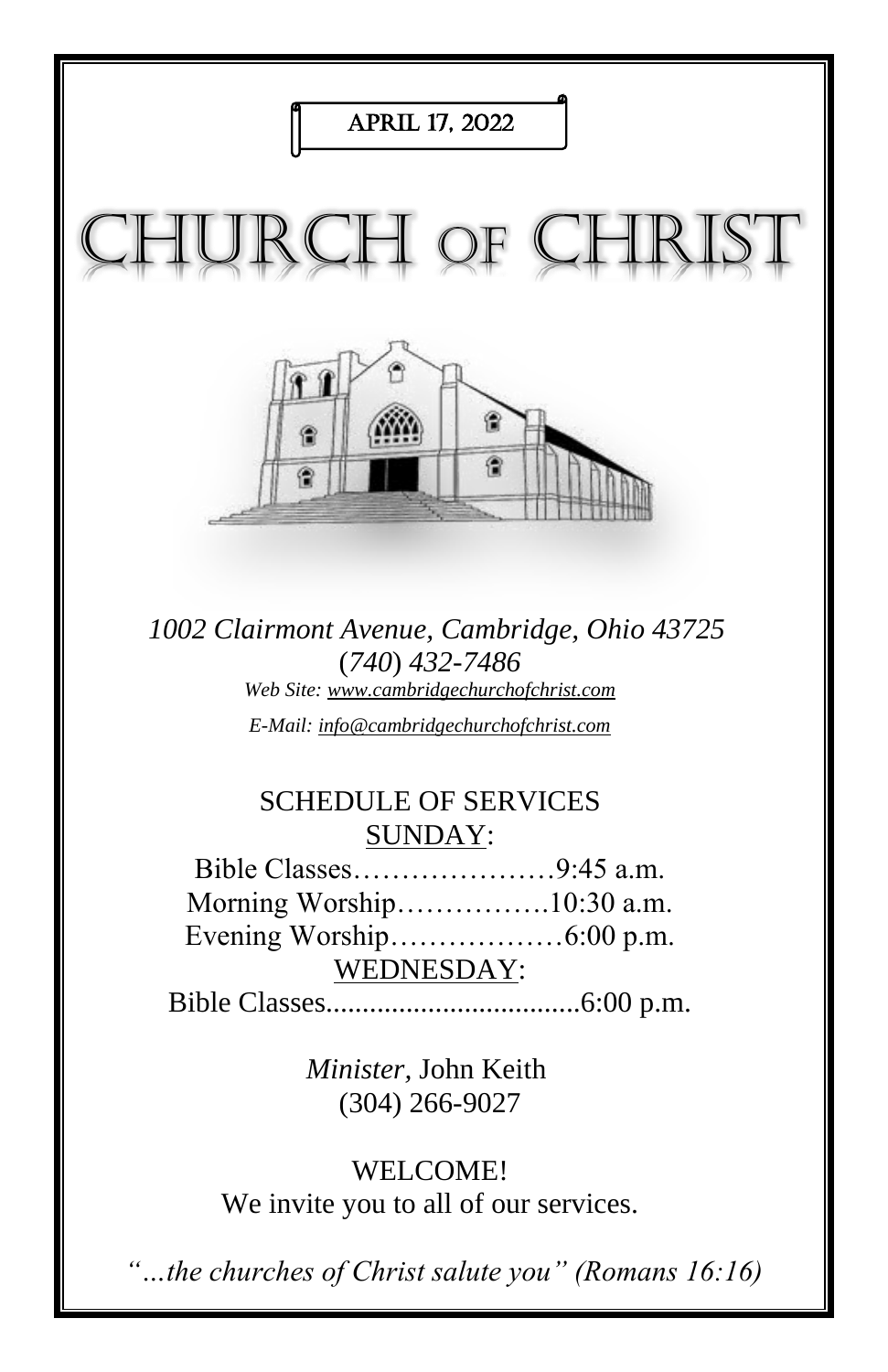# **KEYS TO A SUCCESSFUL GOSPEL MEETING.**

## **INTRODUCTION**:

- 1. The tine for our Gospel Meeting is here.
- 2. To be successful, we must recognize our responsibility and accept it.
- 3. What is required for a successful Gospel Meeting?

## **DISCUSSION**:

#### **I. PURPOSE**

- A. To Evangelize (Rom. 1:14-17; 10:17).
- B. To Edify (Heb. 10:24-25; Rev. 2:4-5; 3:15-19).

## **II. PREPARATION**

- A. Lack of preparation can kill a meeting.
- B. Sadly, many members do not prepare for (or even look forward to) it.
- C. Preparation involves everyone: attend, invite, pray.

## **III. PROSPECTS**

- A. Who Are Prospects (Jn. 4:35)?
	- 1. The unsaved
	- 2. The Backslidden
- B. What Should be Done?
	- 1. Invite
	- 2. Offer transportation
	- 3. Invite to dinner

#### **IV. PRESENCE**

- A. Presence Makes or Breaks a Meeting!
	- 1. Your presence is edifying/absence discouraging (2 Cor. 2:12-13).
	- 2. Absence and empty pews affect the morale of those present.
- B. Members Can Make The Difference!
- C. Excuses, excuses… Luke 14:15-24

#### **V. PARTICIPATION**

- A. Participate Before and After the Service
	- 1. Arrive early to greet visitors
	- 2. Stay after for a few minutes to meet and greet
- B. Participate During the Service
	- 1. Sing in a spirited manner
		- 2. Be joyful

# **CONCLUSION**:

- 1. Our brother speaking to us next week will have done his job in preparation; let us be prepared to receive his lessons attentively.
- 2. With God's help and our efforts, our Gospel meeting will be a success: the Word will be preached, souls will be lifted, and God will be glorified.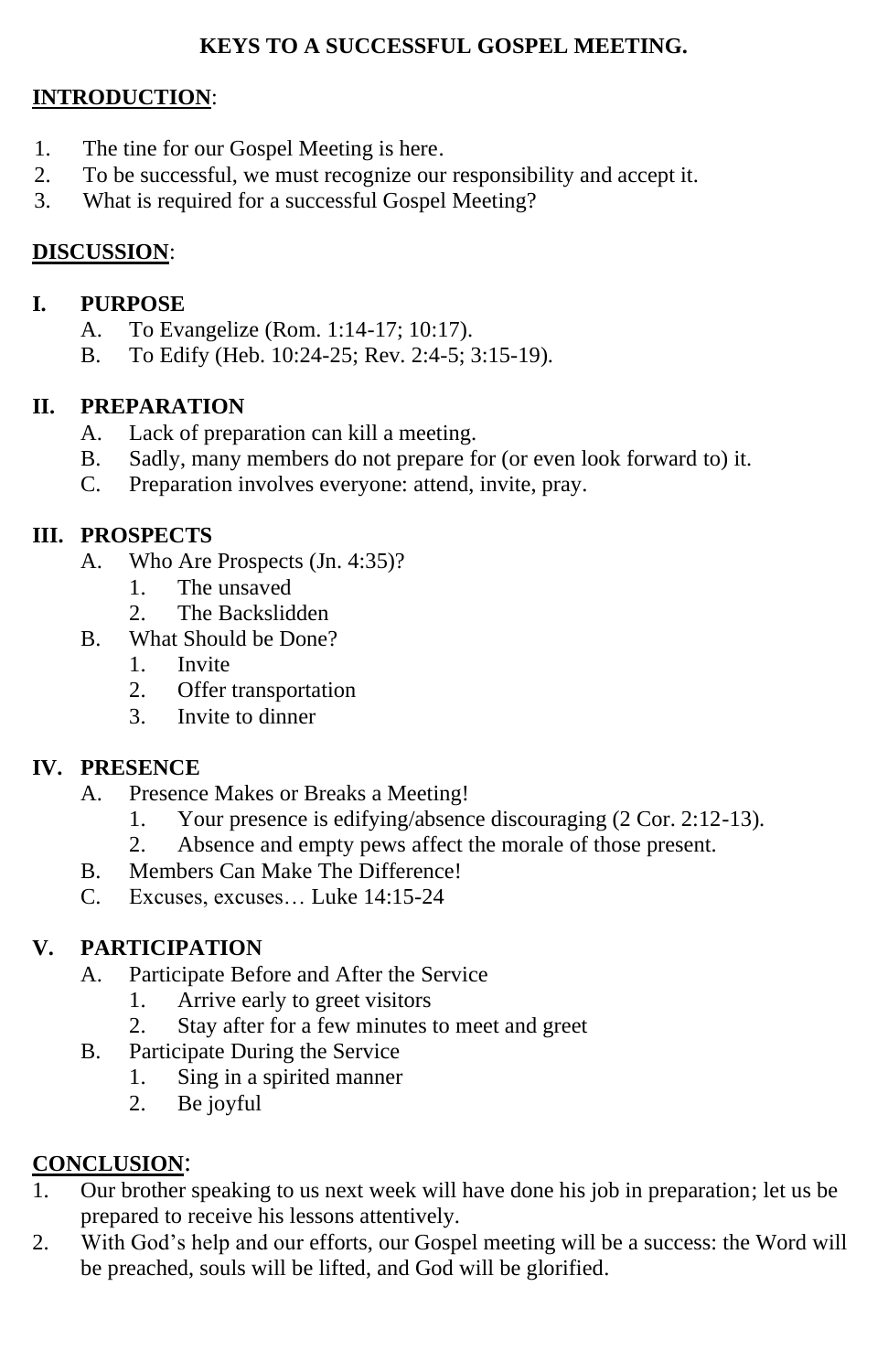# **WHERE DID "EASTER" ORIGINATE?**

One theory says that Easter was originally the celebration of Ishtar, the Assyrian and Babylonian goddess of fertility and sex. Her symbols—the egg and the bunny—were, and still are fertility and sex symbols (or did you think these emblems had anything to do with the resurrection?). After Constantine decided to "Christianize" the empire, Easter was changed to represent Jesus. But at its roots, it's all about celebrating fertility and sex.

Another theory says it is from "estrus", from which we get estrogen, and other related terms dealing with fertility and life, and hence, the resurrection.

So how did "Easter" work its way into the Bible? In his little but very valuable book, *Bible Words and Theological Terms Made Easy*, Wayne Jackson explains:

"The Greek term *pascha* has been mistranslated as "Easter" in the King James Version of the Bible (Acts 12:4). The term is consistently rendered "Passover" elsewhere in the N.T. (see Mt. 26:2). The word "Easter" derives from and old Anglo-Saxon term relating to the goddess of spring. In the post-apostolic age it was borrowed from paganism and applied to an annual celebration of the Lord's resurrection. There is absolutely no N.T. authority for the yearly celebration of "Easter" as a tribute to Christ's resurrection from the dead. Christians honor the Savior's resurrection by worshipping each Sunday as instructed by the Scriptures (Acts 20:7; 1 Cor. 16:1-2)".

"Easter" has no more to do with Christ's resurrection than celebrating Christmas has to do with His birth. Moreover, this is not a condemnation of those who hide eggs and give candy; this is merely to inform folks of its status as a non-entity in the true church of our Lord and to provoke careful and prayerful thought regarding how we are perceived by God and the community at large with regard to the apostolic injunction to "Abstain from all appearance of evil" (1 Thes. 5:22). —*JK*.